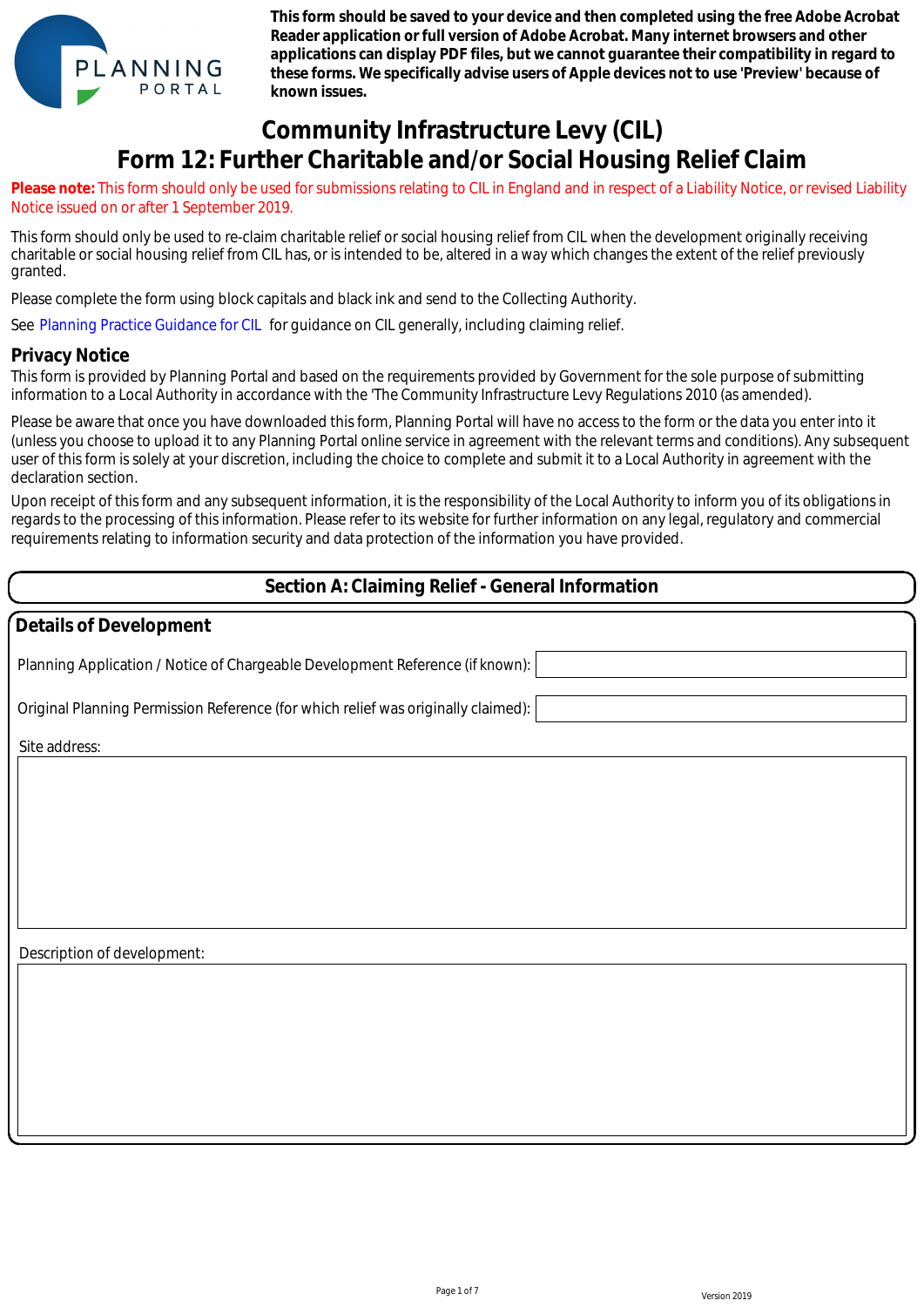| <b>Claimant Name and Address</b>                                                                                                                          | <b>Agent Name and Address</b>                                                 |
|-----------------------------------------------------------------------------------------------------------------------------------------------------------|-------------------------------------------------------------------------------|
| Title:<br>First name:                                                                                                                                     | Title:<br>First name:                                                         |
| Last name:                                                                                                                                                | Last name:                                                                    |
| Company<br>(optional):                                                                                                                                    | Company<br>(optional):                                                        |
| Position:                                                                                                                                                 | House<br>House<br>Unit:<br>suffix:<br>number:                                 |
| Company registration no:<br>(where applicable)                                                                                                            | House<br>name:                                                                |
| House<br>House<br>Unit:<br>number:<br>suffix:                                                                                                             | Address 1:                                                                    |
| House<br>name:                                                                                                                                            | Address 2:                                                                    |
| Address 1:                                                                                                                                                | Address 3:                                                                    |
| Address 2:                                                                                                                                                | Town:                                                                         |
| Address 3:                                                                                                                                                | County:                                                                       |
| Town:                                                                                                                                                     | Country:                                                                      |
| County:                                                                                                                                                   | Postcode:                                                                     |
| Country:                                                                                                                                                  | Telephone number<br>Extension<br>Country code:<br>number:<br>National number: |
| Postcode:                                                                                                                                                 |                                                                               |
| Telephone number<br>Extension<br>Country code:<br>number:<br>National number:                                                                             | Email address (optional):                                                     |
| Email address (optional):                                                                                                                                 |                                                                               |
|                                                                                                                                                           |                                                                               |
| <b>Type of Relief</b>                                                                                                                                     |                                                                               |
| Is the same type of relief (that was originally claimed for) still being sought?                                                                          |                                                                               |
| Yes<br>No                                                                                                                                                 |                                                                               |
| Please select the type(s) of relief being claimed for and complete the corresponding section(s) of the form                                               |                                                                               |
| Charitable relief<br>(Please complete Section B including the relevant declaration)                                                                       |                                                                               |
| Social housing relief<br>(Please complete Section C including the declaration)                                                                            |                                                                               |
| Discretionary social housing relief<br>(Please complete Section D including the declaration)                                                              |                                                                               |
| Some types of relief are at the discretion of the Charging Authority, such as discretionary charitable relief and discretionary social housing<br>relief. |                                                                               |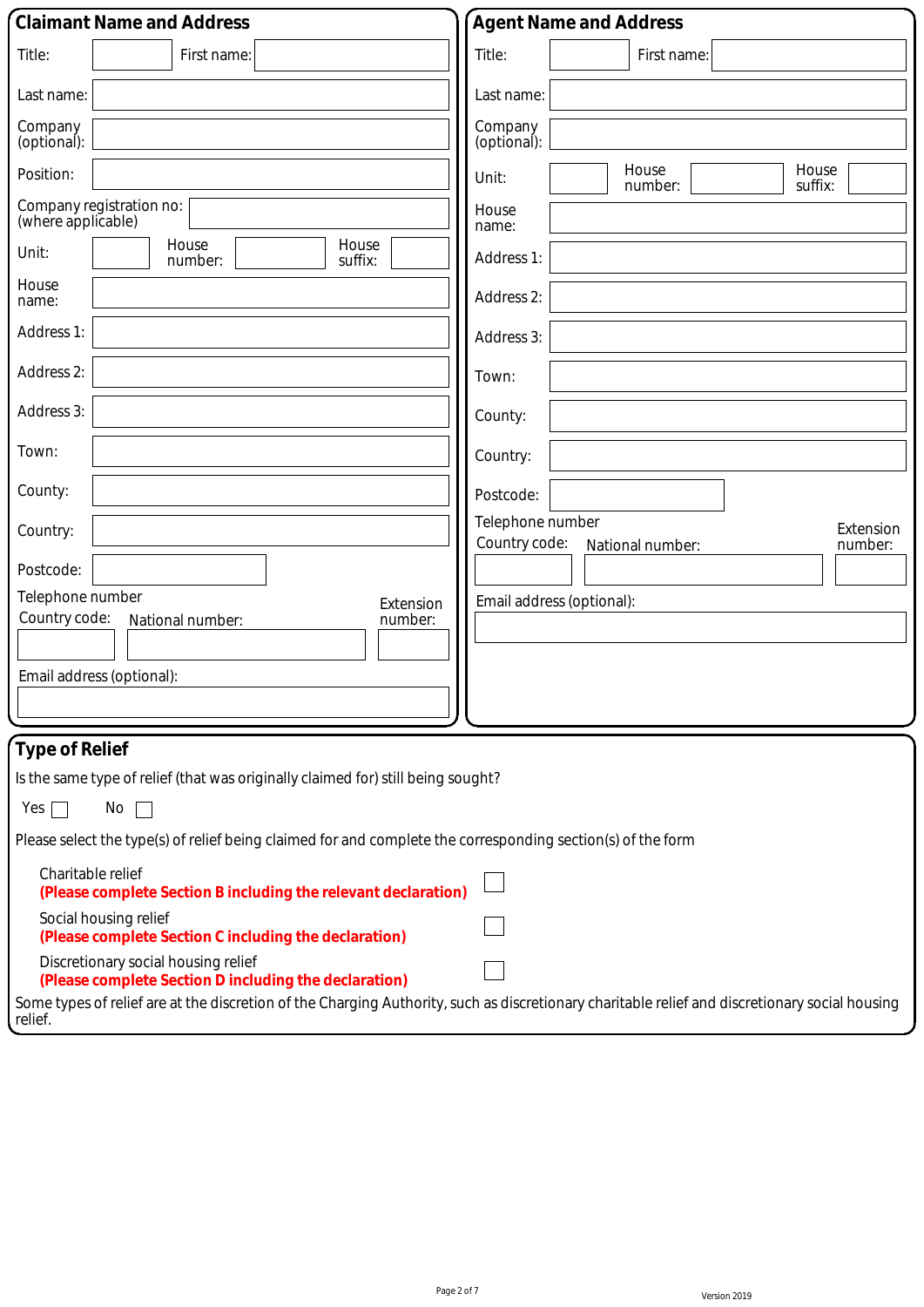| <b>Section B: Charitable Relief</b>                                                                                                                                                                                   |  |  |
|-----------------------------------------------------------------------------------------------------------------------------------------------------------------------------------------------------------------------|--|--|
| <b>Charity Details</b>                                                                                                                                                                                                |  |  |
| Charity registration no: (where applicable)                                                                                                                                                                           |  |  |
| If claimant represents a charity exempt or excepted from registration, please state grounds:                                                                                                                          |  |  |
|                                                                                                                                                                                                                       |  |  |
|                                                                                                                                                                                                                       |  |  |
| HMRC tax registration no: (where applicable)                                                                                                                                                                          |  |  |
| If claimant represents a trust of which all the beneficiaries are charities or a unit trust scheme in which all the unit holders are charities,                                                                       |  |  |
| please state what form this takes (eg a Common Investment Fund)                                                                                                                                                       |  |  |
|                                                                                                                                                                                                                       |  |  |
|                                                                                                                                                                                                                       |  |  |
| <b>Claim Type</b> (Tick 1 box)                                                                                                                                                                                        |  |  |
| A mandatory exemption for using this chargeable development wholly or mainly for charitable purposes<br>Discretionary charity relief for holding the greater part of this CIL chargeable development as an investment |  |  |
| from which the profits will be applied for charitable purposes.*                                                                                                                                                      |  |  |
| *Before proceeding, please check whether your Charging Authority has a policy for granting discretionary charitable relief in its area.                                                                               |  |  |
| <b>Supporting Information For All Charitable Relief</b>                                                                                                                                                               |  |  |
| What are the charity's charitable purposes?                                                                                                                                                                           |  |  |
|                                                                                                                                                                                                                       |  |  |
|                                                                                                                                                                                                                       |  |  |
|                                                                                                                                                                                                                       |  |  |
|                                                                                                                                                                                                                       |  |  |
|                                                                                                                                                                                                                       |  |  |
| What is the intended use of the development and in what proportions (following the changes proposed by the Section 73 application)?                                                                                   |  |  |
|                                                                                                                                                                                                                       |  |  |
|                                                                                                                                                                                                                       |  |  |
|                                                                                                                                                                                                                       |  |  |
|                                                                                                                                                                                                                       |  |  |
| How (if at all) does your charity fulfil the criteria in the charging authority's discretionary relief policy? (Maximum 100 words)                                                                                    |  |  |
|                                                                                                                                                                                                                       |  |  |
|                                                                                                                                                                                                                       |  |  |
|                                                                                                                                                                                                                       |  |  |
|                                                                                                                                                                                                                       |  |  |
|                                                                                                                                                                                                                       |  |  |
| What is your apportioned CIL liability for this chargeable development? (Use the apportionment assessment at Annex A to calculate this)                                                                               |  |  |
|                                                                                                                                                                                                                       |  |  |
|                                                                                                                                                                                                                       |  |  |
|                                                                                                                                                                                                                       |  |  |
|                                                                                                                                                                                                                       |  |  |
| Please provide a breakdown of all the activities of your organisation, including any goods or services it trades in and what these are:                                                                               |  |  |
|                                                                                                                                                                                                                       |  |  |
|                                                                                                                                                                                                                       |  |  |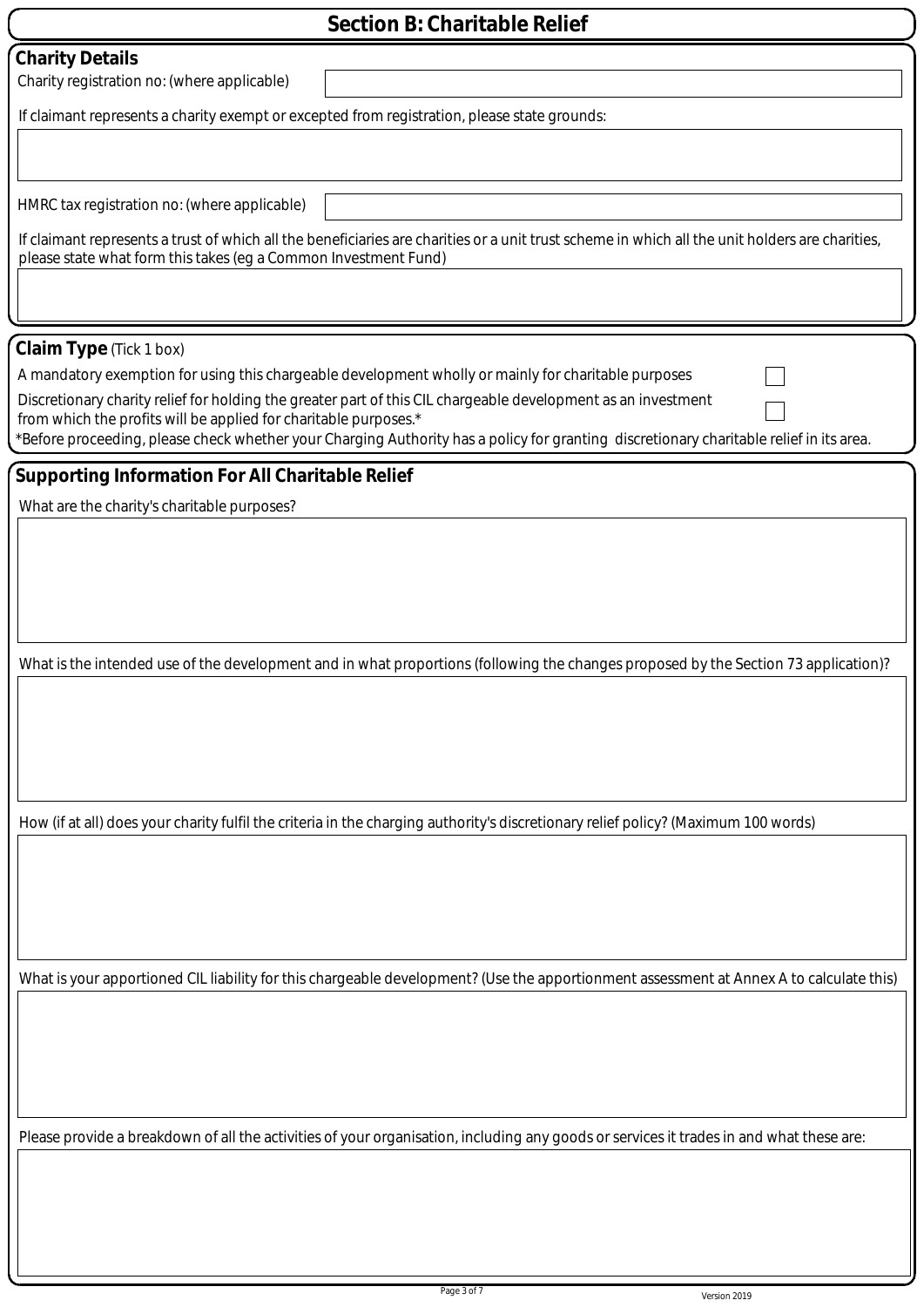#### **Declaration - Mandatory Charitable Relief**

I wish to be granted mandatory relief for my portion of the CIL liability.

I declare that all the below points apply:

- As indicated in Section B above, I am a person or trust established for charitable purposes only (a "charity") **or** I am a trust of which all the beneficiaries are charities or a unit trust scheme in which all the unit holders are charities; **and**
- I am an owner of a freehold interest in the relevant land or a leasehold interest in the relevant land of 7 years or more from the date planning permission first permits the chargeable development; **and**
- I do not own this interest jointly with a party which is not a charitable institution; and
- the whole or main part of the chargeable development will be used for charitable purposes (whether of myself, or of myself and other charities); **and**
- a qualifying charity will occupy or control the portion of the chargeable development used for charitable purposes; **and**
- I have completed an apportionment assessment to determine the extent of my CIL liability and will submit a revised apportionment assessment where I make a material disposition of any of the relevant land prior to commencement of development; **and**

I understand:

- That where mandatory CIL charitable relief cannot apply due to it constituting a State aid, and the charging authority operates such a policy, my claim may be considered for discretionary relief under regulation 45 of the Community Infrastructure Levy Regulations (2010) as amended;
- The meaning of a "disqualifying event" for CIL charitable relief and that where a disqualifying event occurs before or after commencement of development I must inform the collecting authority within 14 days.

Name - Claimant: Chaimant: Date (DD/MM/YYYY): Or name - Agent: Date (DD/MM/YYYY):

It is an offence for a person to knowingly or recklessly supply information which is false or misleading in a material respect to a charging or collecting authority in response to a requirement under the Community Infrastructure Regulations (2010) as amended (regulation 110, SI 2010/ 948). A person guilty of an offence under this regulation may face unlimited fines, two years imprisonment, or both.

### **Declaration - Discretionary Charitable Relief**

I wish to be considered for discretionary relief for my portion of the CIL liability.

I declare that all the below points apply:

- As indicated in Section B above, I am a person or trust established for charitable purposes only (a "charity") **or** I am a trust of which all the beneficiaries are charities **or** a unit trust scheme in which all the unit holders are charities; **and**
- I am an owner of a freehold interest in the relevant land or a leasehold interest in the relevant land of 7 years or more from the date of planning permission first permits the chargeable development; **and**
- I do not own this interest jointly with a party which is not a charitable institution; and
- The whole or the greater part of the chargeable development will be held by myself or by myself and other qualifying charities as an investment from which the profits will be applied for charitable purposes (whether of myself, or of myself and other charities); **and**
- the portion of the chargeable development held in the manner described above will not be used for ineligible trading activities; **and**
- I am satisfied that I meet the criteria advertised by the charging authority for giving discretionary relief; **and**
- I have completed an apportionment assessment to determine the extent of my CIL liability and will submit a revised apportionment assessment where I make a material disposition of any of the relevant land prior to commencement of development; **and**

I understand:

The meaning of a "disqualifying event" for CIL charitable relief and that where a disqualifying event occurs before or after commencement of development I must inform the collecting authority within 14 days.

| Name - Claimant: | Date (DD/MM/YYYY): | Or name - Agent: | Date (DD/MM/YYYY): |
|------------------|--------------------|------------------|--------------------|
|                  |                    |                  |                    |
|                  |                    |                  |                    |

It is an offence for a person to knowingly or recklessly supply information which is false or misleading in a material respect to a charging or collecting authority in response to a requirement under the Community Infrastructure Regulations (2010) as amended (regulation 110, SI 2010/ 948). A person guilty of an offence under this regulation may face unlimited fines, two years imprisonment, or both.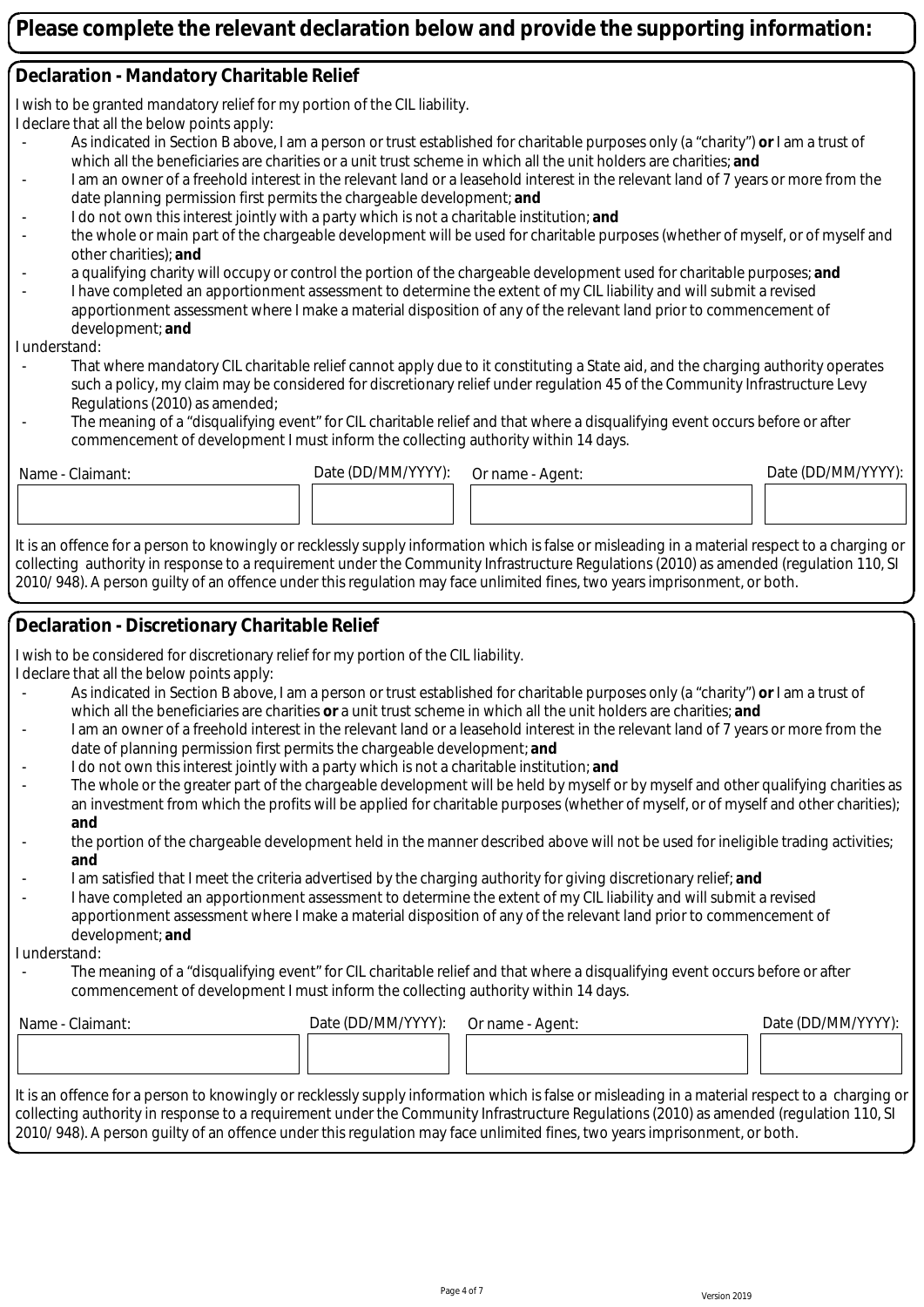### **Section C: Social housing relief (Mandatory)**

#### **Supporting Information for Social Housing Relief (mandatory)**

Please indicate the type of social housing you intend to build and where on the site this will be located. A site map indicating the intended location of the social housing in the chargeable development MUST be attached. Please note that this must include any qualifying communal areas

Does your organisation operate separate management accounts for public service and commercial activities? Please supply evidence.

#### **Declaration - Mandatory Social Housing Relief**

I wish to claim social housing relief on the chargeable development.

- I declare that all the below points apply:
- I am an owner of a freehold interest in the relevant land or a leasehold interest in the relevant land of 7 years or more from the date of planning permission first permits the chargeable development; **and**
- I have assumed liability to pay the CIL charge on this chargeable development; **and**
- This chargeable development will include qualifying dwellings as described in the CIL regulations relating to social housing relief; **and**
- The degree to which this chargeable development consists of qualifying dwellings is as specified in the relief assessment and I will submit a revised relief assessment with supporting evidence where this changes prior to commencement of development; **and**

#### I understand:

- The meaning of a "disqualifying event" for CIL social housing relief and that where a disqualifying event occurs, I must inform the collecting authority within 14 days and will be liable to pay some or all of the relief I have claimed.
- That where there is a disposal of any of the land on which these qualifying dwellings will be situated to another person, I must inform the collecting authority as soon as practicable after this occurs.
- That my claim for relief will lapse where my assumption of liability is withdrawn or otherwise ceases to have effect, or is transferred to another person.

| Name - Claimant:                                                                                                                               | Date (DD/MM/YYYY): | Or name - Agent: | Date (DD/MM/YYYY): |
|------------------------------------------------------------------------------------------------------------------------------------------------|--------------------|------------------|--------------------|
|                                                                                                                                                |                    |                  |                    |
|                                                                                                                                                |                    |                  |                    |
| It is an offence for a person to knowingly or recklessly supply information which is false or misleading in a material respect to a collecting |                    |                  |                    |

It is an offence for a person to knowingly or recklessly supply information which is false or misleading in a material respect to a collecting authority in response to a requirement under the Community Infrastructure Levy Regulations (2010) as amended (regulation 110, SI 2010/ 948). A person guilty of an offence under this regulation may face unlimited fines, two years imprisonment, or both.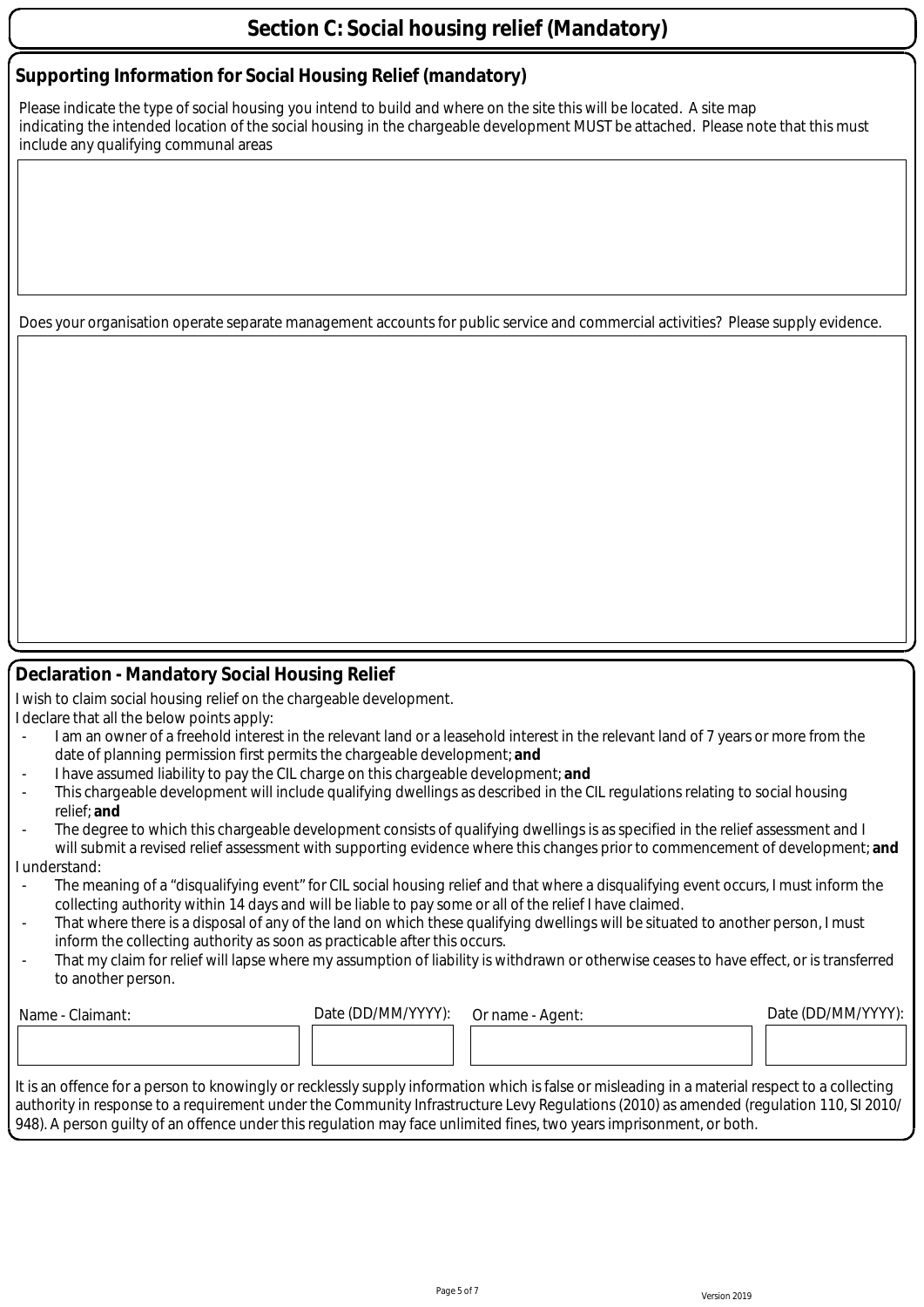### **Section D: Social housing relief (Discretionary)**

#### **Supporting Information for Social Housing Relief (discretionary)**

Please indicate the type of social housing you intend to build and where on the site this will be located. A site map indicating the intended location of the social housing in the chargeable development MUST be attached. Please note that this must include any qualifying communal areas

Is this development in receipt of any other public subsidy? (for example, funding from the Homes and Communities Agency, or contributions from the local authority towards the provision of affordable housing). If yes, please provide an estimate of how much the subsidy is worth. (This information is required in order to assess the State Aid implications of any discretionary relief that can be offered).

#### **Declaration - Discretionary Social Housing Relief**

I wish to claim social housing relief on the chargeable development. I declare that all the below points apply:

- I am an owner of a freehold interest in the relevant land or a leasehold interest in the relevant land of 7 years or more from the date of planning permission first permits the chargeable development; **and**
- I have assumed liability to pay the CIL charge on this chargeable development; **and**
- This chargeable development will include qualifying dwellings as described in the CIL regulations relating to discretionary social housing relief; **and**
- The degree to which this chargeable development consists of qualifying dwellings is as specified in the relief assessment and I will submit a revised relief assessment with supporting evidence where this changes prior to commencement of development; **and** I understand:
- The meaning of a "disqualifying event" for CIL social housing relief and that where a disqualifying event occurs, I must inform the collecting authority within 14 days and will be liable to pay some or all of the relief I have claimed.
- That where there is a disposal of any of the land on which these qualifying dwellings will be situated to another person. I must inform the collecting authority as soon as practicable after this occurs.
- That my claim for relief will lapse where my assumption of liability is withdrawn or otherwise ceases to have effect, or is transferred to another person.

| Name<br>Claimant: | Date (DD/MM/YYYY): | Or Name-Agent: | Date (DD/MM/YYYY): |
|-------------------|--------------------|----------------|--------------------|
|                   |                    |                |                    |
|                   |                    |                |                    |

It is an offence for a person to knowingly or recklessly supply information which is false or misleading in a material respect to a collecting authority in response to a requirement under the Community Infrastructure Levy Regulations (2010) as amended (regulation 110, SI 2010/ 948). A person guilty of an offence under this regulation may face unlimited fines, two years imprisonment, or both.